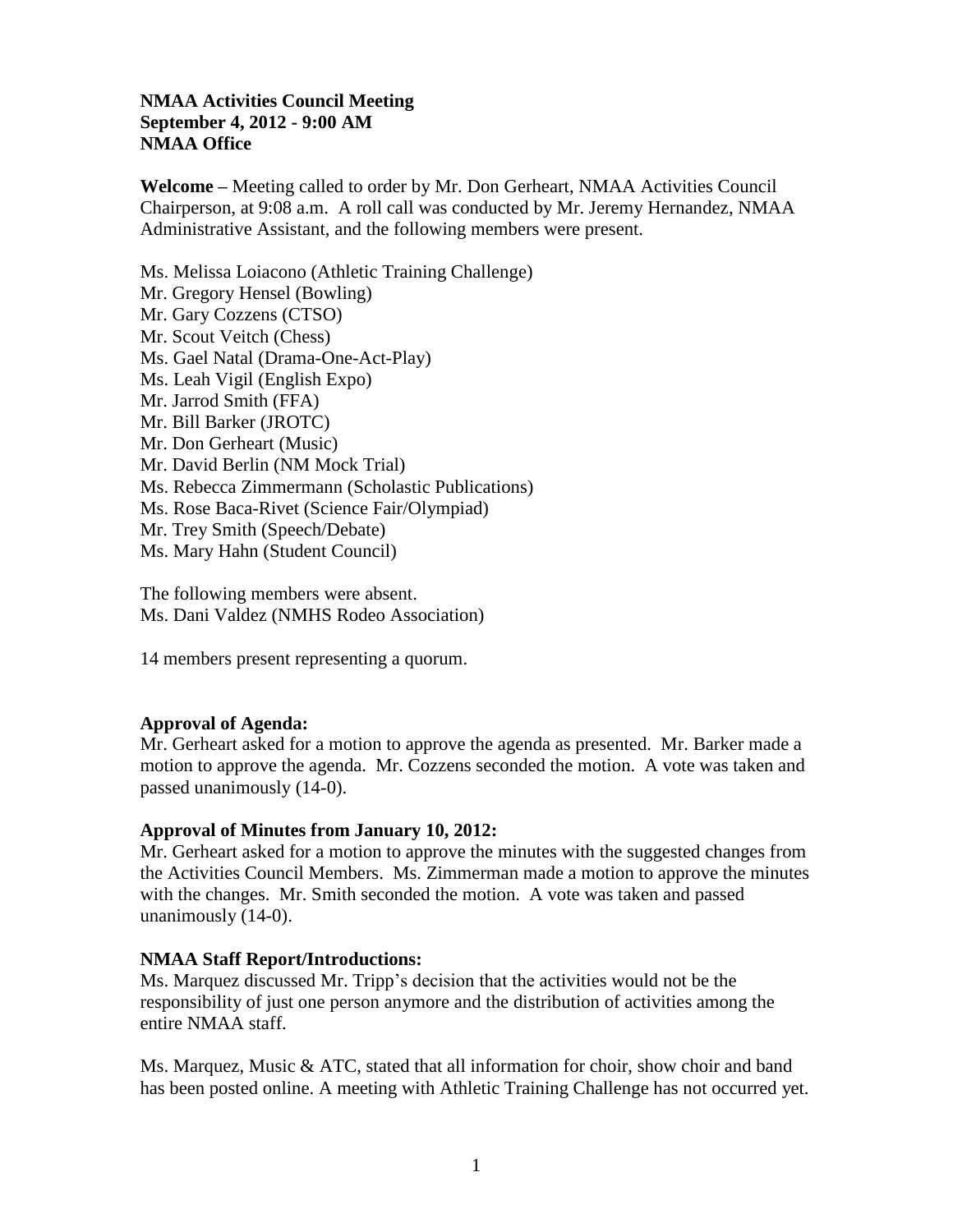Mr. Cleland, CTSO, mentioned that both parties were excited about the new opportunity. Mr. Cleland also mentioned the new NMAA website and that it can be more easily updated for Athletics and Activities than the old site could.

Ms. Sanchez, Scholastics & Student Council, stated that both meetings were great.

Ms. McCarthy, Bowling, brought up the new transfer guidelines and the need to get familiar with the activity.

Mr. Young, Chess & JROTC, discussed a meeting with Mr. Baker to become more familiar with JROTC and that Chess right now is in limbo because they are not sure who will be in charge.

Mr. Butler, Science Fair, Mock Trial & One-Act-Play, discussed that he is getting familiar with these activities and that he is excited to be involved with Mock Trail again and being able to work with the various groups.

Mr. Pino mentioned that the NMAA Foundation has scholarships available for Activities and that if any of the activities have individual scholarships and would like help handling them to contact him.

Mr. Aragon, FFA & Rodeo, discussed that he would be meeting with FFA after the Activities Council meeting and that for Rodeo there are concerns that they want the NMAA to be more involved with.

### **Council Member's Report:**

Mr. David Berlin, Mock Trial Representative, discussed 3 items in his report: (1) Mock Trial State Championship this past March and the National Competition; (2) Regional Competition is Feb.  $22^{nd}$  &  $23^{rd}$ , 2013 and State Competition is March  $22^{nd}$  &  $23^{rd}$ , 2013; and (3) current problem right now is finding individuals to coach.

Ms. Zimmermann, Scholastic Publication Representative, discussed 2 items in her report: (1) the success of the Spring Championship and (2) the biggest issue right now is funding.

Ms. Baca, Science Fair & Science Olympiad Representative, discussed 2 items in her report: (1) described the difference between Science Fair & Science Olympiad and (2) Competitions this year for Science Olympiad are November  $2<sup>nd</sup> - 3<sup>rd</sup>$  and for Science Fair, April  $5^{th}$ -6<sup>th</sup>.

Mr. Cozzens, CTSO Representative, discussed 3 items in his report: (1) the membership has increased to 5,300; (2) all six spring conferences had representation at nationals and a  $7<sup>th</sup>$  may be added; and (3) Fall Leadership Conference will be held October 15<sup>th</sup>-16<sup>th</sup>.

Ms. Natal, Drama / One-Act-Play Representative, discussed 3 items in her report: (1) the success of the Spring Championship; (2) more schools are getting involved; and (3) concerns with how NMAA judges and how the NMAA factors into the equation.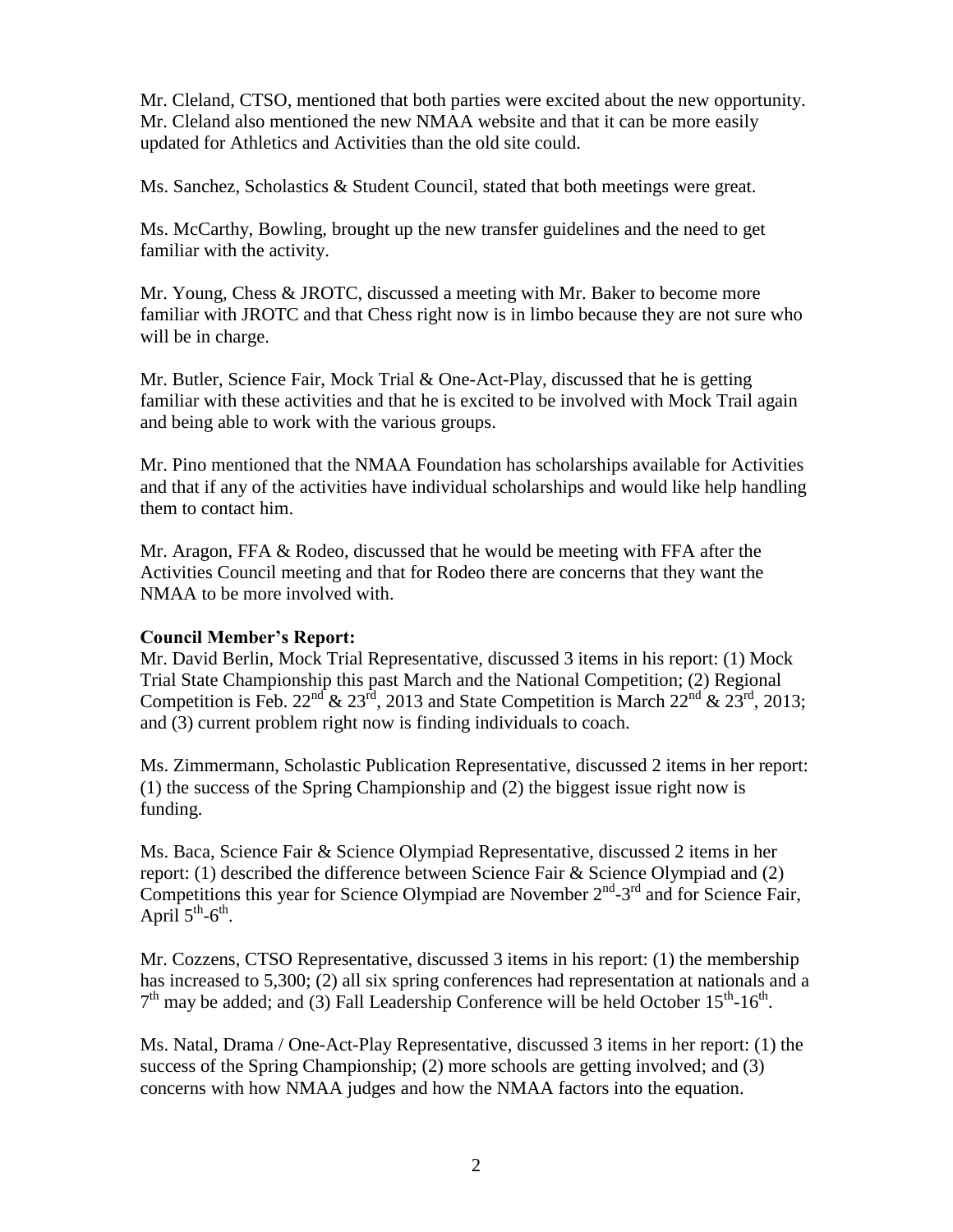Mr. Veitch, Chess Representative, discussed 3 items in his report: (1) Chess is in limbo right now due to change at the top; (2) ABQ Chess League, K-12 is growing; and (3) Chess in academics is also seeing growth.

Mr. Smith, Speech and Debate Representative, discussed 5 items in his report: (1) an East Mountain student won at Nationals; (2) the State Competition this year will be in Santa Fe, February  $28^{\text{th}}$ -March  $2^{\text{nd}}$ ; (3) would like help from NMAA to promote 15 tournaments on NMAA website; (4) Speech and Debates' website is [www.nmdebate.org;](http://www.nmdebate.org/) and (5) schools are asking for help to get the Common Core in place.

Ms. Vigil, English Expo Representative, discussed 2 items in her report: (1) the success of the Spring Championship and (2) the State Championship this year will be February  $23^{\text{rd}}$  at La Cueva.

Mr. Thompson, Bowling Representative, discussed 4 items in his report: (1) there will be eleven tournaments this year, all TBA; (2) Senior Tournament will be February  $9<sup>th</sup>$  and State Championship will be February  $16<sup>th</sup>$  at Ten Pins in Rio Rancho; (3) they are averaging 44 teams; and (4) the scholarship fund is at \$4,000.

Mr. Barker, JROTC Representative, discussed 4 items in his report: (1) JROTC is alive and well; (2) the success of the Spring Championship; (3) the State Championship this year is in Farmington; and (4) issues with judges.

Ms. Hahn, Student Council Representative, discussed 6 items in her report: (1) the success in Oklahoma City of the National Competition; (2) Student Leadership Workshop was moved from UNM to NM Tech; (3) Fall District Conferences will be November  $5<sup>th</sup>-9<sup>th</sup>$ , around the state; (4) the State Leadership Conference will be February 14<sup>th</sup>-16<sup>th</sup> at Atrisco Heritage; (5) Celebrating NM's Centennial State Project; and (6) there is some growth with the addition of Centennial High School and Roswell High School.

Mr. Gerheart, Music Representative, discussed 4 items in his report: (1) NMMEA music conference will be January  $9<sup>th</sup>$ -12<sup>th</sup>, 2013; (2) the success of the Spring Championships; (3) All-State selection will be the middle of October; and (4) space at UNM is getting tight.

Mr. Smith, FFA Representative, discussed 2 items in his report: (1) FFA is seeing growth already this year, adding 5 more schools and (2) looking at different ways to shave the budget.

Ms. Loiacono, ATC Representative, discussed 3 items in her report: (1) the success of the Spring Championship; (2) ATC is trying to move the State Competition to Albuquerque or possibly rotating it around the state; and (3) will be promoting Athletic Training during the month of March for Athletic Training month.

# **Break – 10:25-10:33**

# **New Business:**

1. Media Information